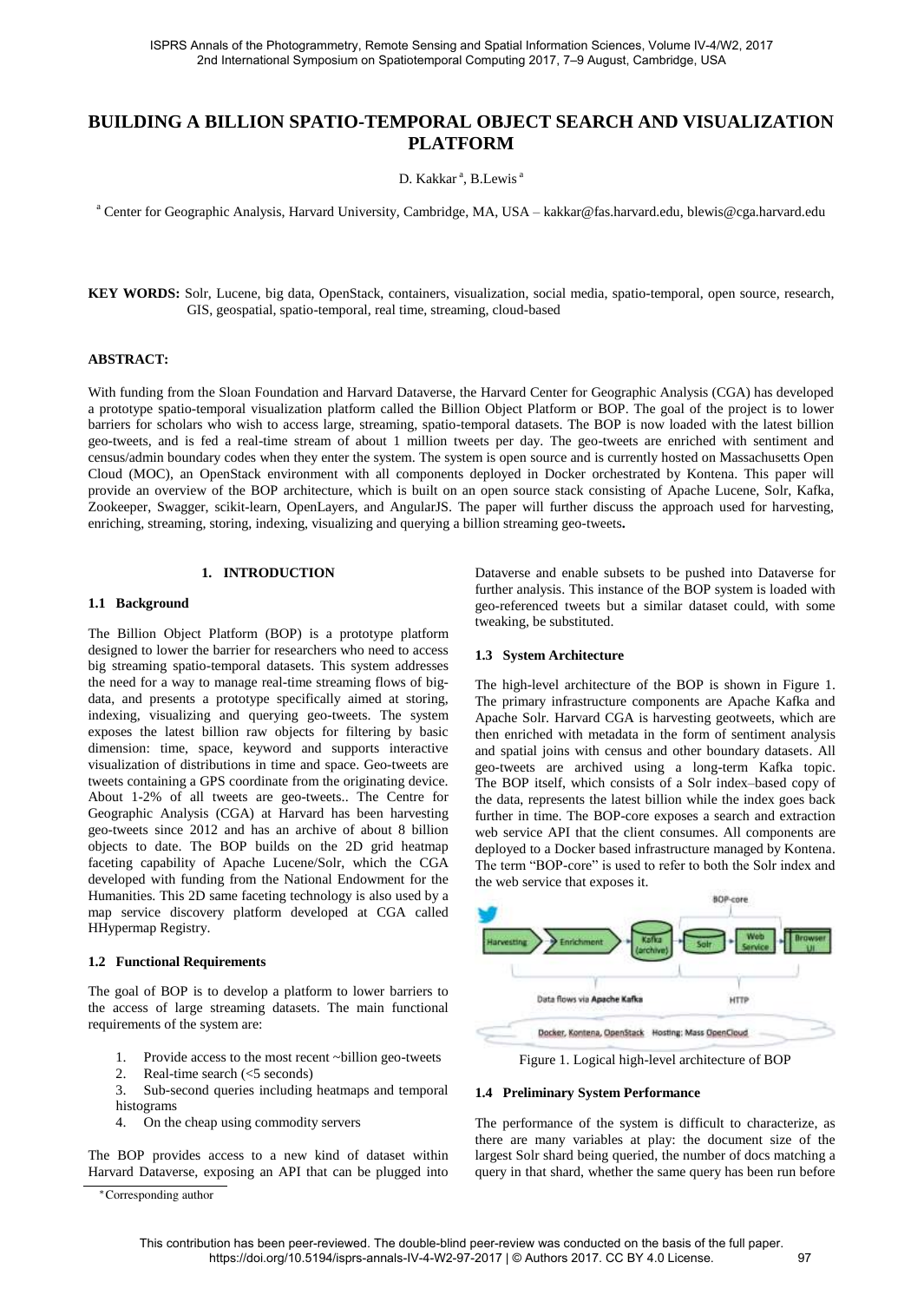(thus cached), the nature of the filters (keyword, space, time, others), and the optional components of a query: requesting top docs, requesting heatmaps (at given resolution), requesting temporal histograms (at given resolution), and whether or not the leading shard (for the current time period) is queried. The table of times below has two columns; both were for separate 12 month periods (across 12 Solr shards); the first in 2016, the second in 2015. We have more data in 2015 than in 2016. The document count of the largest shard (month) is indicated as it has a large effect. Times are in milliseconds.

|                 | Largest Shard |           |
|-----------------|---------------|-----------|
|                 | 17.8M docs    | 139M docs |
| filters $(F)$   | 1100          | 3110      |
| F and top docs  | 800           | 930       |
| F and heatmaps  | 65            | 365       |
| F and histogram |               | 25        |

Table 1. Performance Results

The first row is the cold (not-cached) time it took to return a simple document count for the keyword query "usa" along with the temporal period for that year, and a spatial filter covering the USA, northeast region. The temporal and spatial aspects were cached but the keyword was chosen anew. The performance of this can vary a great deal. If the query has been issued before, this time can vanish. The second row is the cold (not cached) time for returning the 25 top docs (sorted by time). Again this can vary a lot. If the query has been issued before, this time can vanish. The third row is the time to compute a heatmap of 6003 cells. This is not sensitive to caching because it is not cached.The fourth row is the time to compute the temporal histogram; for a time range of 53 weeks. The performance of this and the sensitivity to caching depends on the presence of filters. It can be much slower for queries lacking a keyword filter.

#### **1.5 Enhancements to core Solr and Lucene**

Solr is an enterprise search server based on Apache Lucene. The following enhancements were made to Solr for the purpose of this project:

- 1. Time sharded routing for indexing and querying
- 2. LatLonPointSpatialField in Solr 6.5 for faster/ leaner search of point data

3. HeatmapSpatialField – in Solr 6.5 for faster/leaner heatmaps at scale

## **2. COMPONENTS**

## **2.1 Harvesting/Archiving**

Harvesting is the process of capturing real-time data and getting it it loaded to the BOP. The harvesting service continuously polls Twitter's API based on predefined users and coordinate extents and then deposits the JSON tweets into a Kafka topic. We serialize the tweet JSON using MessagePack. The latest billion tweets are then pushed to Solr and are made available for instant search and easy exploration within BOP.The harvested data is also stored in a long-term archive. CGA has been harvesting tweets since 2012 and has archive of about 8 billion objects to date.

## **2.2 Enrichment**

Enrichment consists of binary sentiment analysis (e.g. happy/sad) and geo enrichment (e.g. USA/ Massachusetts) reverse-geocoding tagging. Both these enrichments will be discussed in detail in sections below. As seen in Figure 2, this service consumes an input Kafka topic, and then adds the enriched tweets to another topic.



Figure 2. Process for enrichment in BOP

## **2.2.1 Sentiment Analysis**

Sentiment analysis is a field of study, which attempts to identify the emotion expressed in text using natural language processing (NLP) tools. Social media platforms such as Twitter provide a constant source of textual data, much of which is contains an emotion, which can be used to help determine sentiment using Sentiment Analysis tools. We use the Support Vector Machine (SVM) algorithm with a linear kernel, which is written in python and uses the scikit-learn library. Two classes of sentiment are assigned: positive (1) and negative (0). Tweets are pre-processed before sentiment stamping. The training corpi used are Stanford's Sentiment140, Polarity dataset v2.0, and the University of Michigan's SI650-sentiment classification dataset. The overall precision, recall and F1-score of the algorithm achieved is 82%. Sentiment enrichment takes on an average 20 milliseconds for a tweet with no emoticon and 5 milliseconds for a tweet with an emoticon.

## **2.2.2 Solr for Geo-enrichment**

Geo-enrichment is basically reverse geocoding where we use the geospatial coordinates for a tweet to check which census or county or country administrative polygon it falls within. This project specially configured Solr to support very fast point in polygon lookups. The total number of polygons used in our enrichment is about 250,000. The three queries for reverse geocoding enrichment take sub-milliseconds each.

# **2.2.3 Removing Selected Bots**

A twitter bot is a software program that sends out automated posts with auto-generated geospatial coordinates via Twitter. These seemingly randomly located tweets spread across oceans and the globe add static to the geo-visualization without providing meaningful content in return. Therefor we remove such bots from the system as we find them, and document the bots we have removed so users can retrieve them if needed using the Twitter API.

## **2.3 Apache Kafka**

Apache Kafka is a scalable message\queue platform designed to handle high data volumes. The latest Kafka Streams API was found to be very useful for consuming from a stream and then passing the content to another stream. In this project, the API was also used for moving data from Kafka into other systems like Solr. Kafka does not support backpressure mechanisms,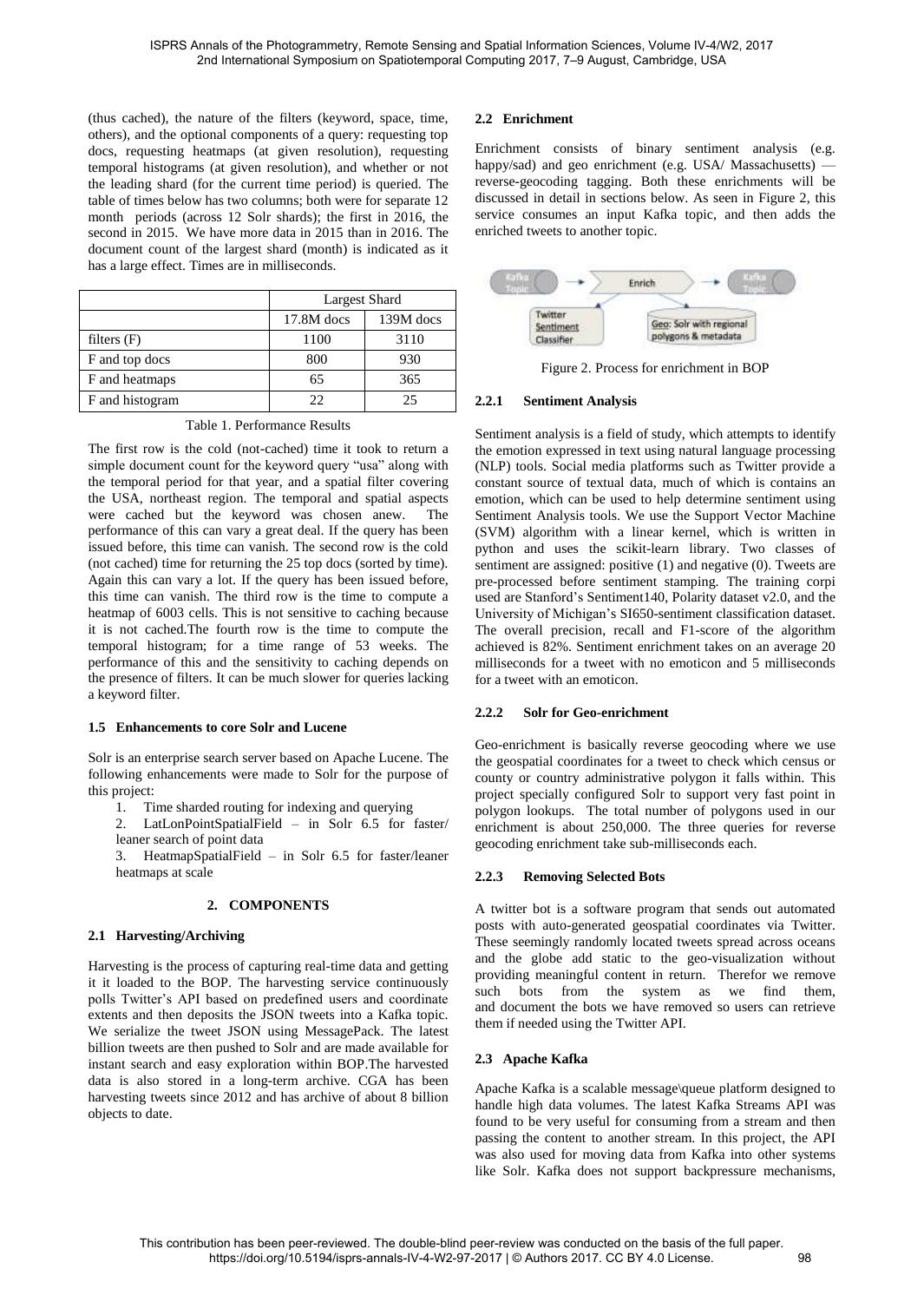which creates challenges in some cases like using Kafka to reindex everything. A non- obvious use of Kafka we implemented in this project is that of a persistent, long-term data store or archive. We used long-term topics in Kafka to accomplish this. This approach for archiving has advantages but also some serious limitations such as the fact data cannot be sorted or deduplicated within Kafka as it could be in a database.

#### **2.4 Solr and Time Sharding**

Tweets are brought into to Solr and indexed by a service called Ingest, which consumes from a Kafka topic, then maps Tweet JSON to a SolrInputDocument that aligns with our schema, and then sends it to Solr. The Solr configuration has two parts: (A) the Solr collection to send the document to, and (B) a "solrConnectionString" which might either be an HTTP reference to a Solr node, or SolrCloud zookeeper coordinates. Solr has no built-in time-based sharding, so a Solr custom Update Request Processor (URP) was developed to route tweets to the right by-month shard. The URP also auto creates and deletes shards. Related to this we also developed a custom Solr Search Handler that looks for special start-end parameters to determine which date shards to route the request to.

### **2.5 BOP Web-Service**

We developed a RESTful API called the BOP Webservice to support our BOP client and potentially other clients. The web service supports keyword search, space and time-based faceting, and CSV export. Having our own API instead of using Solr directly (which would also be possible) makes it much easier for developers to use, plus it adds security. The BOP API is based on API frameworks Swagger and Dropwizard, and is written in the Kotlin language.

## **2.6 Client UI**

The BOP client shown in Figure 3 is a browser-based UI with no server component, which makes HTTP/REST requests to the BOP Webservice. HTTP requests are proxied through a Kontena loadbalancer to provide access to the Kontena "weave" network which is one of the first overlay network technologies made available for Docker.



Figure 3. BOP Client UI

The client UI is build using Angular JS, OpenLayers3, node packet manager. The client UI can adapt to computers, tablets and phones and

offers the following functionalities:

1. Temporal filtering

- 2. Temporal faceting (Histogram)<br>3. Spatial filtering
- Spatial filtering
- 4. Spatial faceting (Heatmaps)
- 5. Text faceting (Tag cloud)

The client allows downloads of up to 10,000 tweet IDs along with the enrichment fields in a CSV format. A tool has been developed for the "rehydration" of these tweet IDs which involves sign the Twitter API to to fetch full tweet JSON..

### **3. DEPLOYMENT/ OPERATION**

### **3.1 Massachusetts Open Cloud (MOC)**

The BOP system is hosted on servers run by Massachusetts Open Cloud (MOC) which is a public cloud based on Open Cloud eXchange model built on OpenStack software. The system runs on 12 virtual server instances: 5 for Solr, 3 for Kafka, 3 for enrichment, 1 for bop-pub. It uses 217GB RAM, 3500 GB of disk space, and consists of 17 services (133 containers).

### **3.2 Docker/ Kontena**

All components of BOP are deployed to a Docker based infrastructure managed by Kontena. Docker is a leading software container platform, which provides ease of use: no installation, simplified configurations using environment variables and common logging mechanism. It is ideal for deploying continuous integrative servers. However, it is still in its early days and the project requires some risk tolerance to use it in production, which was possible in our case with BOP being a prototype. Kontena was used to deploy Docker, and provides common logging, machine/process statistics, and security. Security is provided at the network or proxy level and is not service specific. Furthermore, Kontena VPN enables the creation of secure networks composed of servers in many locations with local access to all. There is some challenge in using it for big-data.

## **3.3 Admin Tools**

We used the Yahoo Kafka Manager and the Solr Admin UI to manage Kafka and Solr respectively. The Kafka Manager provides support to manage clusters, topic, partitions and replicas. It also allows one to optionally enable Java Management Extension (JMX) polling for broker and topic level metrics and to filter out consumers. The Solr Admin UI is a web interface that makes it easy to view Solr configuration details, run queries and analyse document fields in order to finetune a Solr configuration.

## **4. FUTURE WORK**

The BOP is a prototype platform. Subject to funding, there are a number of areas, which can be improved, which include but are not limited to the following:

1. Generality: making it easy to configure a new dataset other than geo-tweets

2. A UI to take advantage of census reverse geocoding and faceting to enable fast, on-the-fly spatial analytics using census variable on big data.

3. Use of Spark for spatial analytics on selected sets.